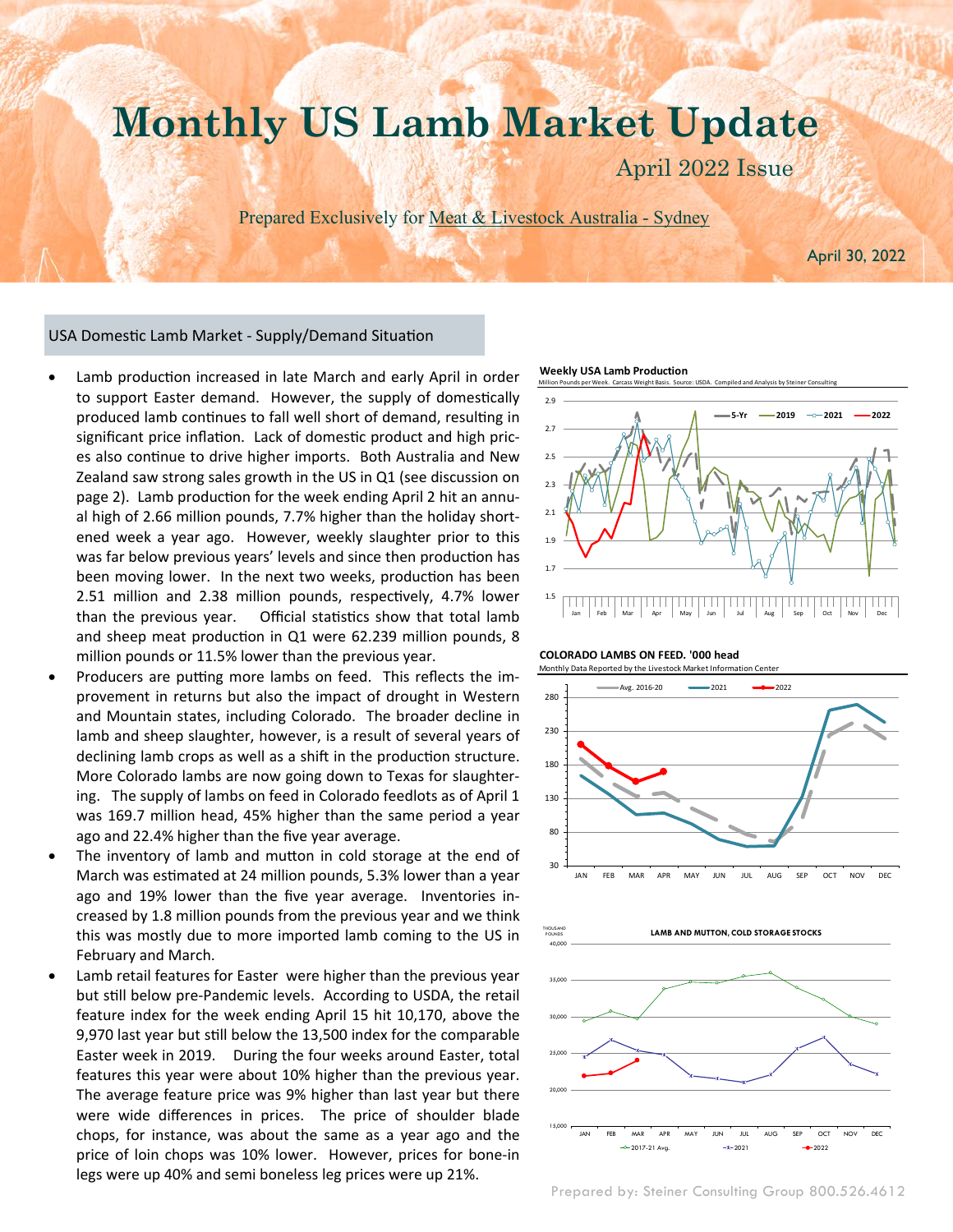### Imported Lamb Supply and Price Trends

 March exports have yet to be reported so we will refer to the February trade data reported a month ago. Our expectation is that March imports increased compared to a year ago, based on weekly trade statistics. Official statistics for US lamb and mutton are reported with a lag, the latest data available is for February. While the information may be a bit dated at this point, it helps paint the imported supply picture for the first two months of the year. Imports in February were lower than the previous month but at 15.8 million pounds they were still 80.4% higher than the previous year. In the first two months US lamb imports were 37.4 million pounds on a carcass weight basis, 37.4% higher than a year ago. Imports from Australia in February were 10.4 million pounds, 74.6% higher than last year and in the first two months imports at 26.8 million pounds were 30% higher than a year ago, a 72% market share. Imports from New Zealand in February were 5.2 million pounds, more than double last year's levels and 60.4% higher in the first two months. Lamb imports from Chile and Uruguay remain limited. Total imports from these two counties in Jan/Feb were 460k pounds, 67% higher than last year but still accounting for just 1.2% of all imported volume.

Australia remains by far the biggest supplier of mutton and goat meat to the US. February imports of Australian mutton were 5.5 million pounds, more than double last year's volume. In the first two months of the year mutton imports were 15.9 million pounds, 102% higher than last year. Imports of New Zealand mutton were just 414k pounds on a carcass weight basis, a significant increase over the minimal volume imported last year but still a small share of the market. Uruguay and Chile also send some volume to the US during the year but imports are sporadic and account for less than 1% of total imports.

Imported lamb prices continued to trend higher in April as Easter demand kicked in. The price of fresh cap off 28oz/up Australian racks is now approaching \$14/lb., a 35% premium over a year ago. Prices last year were depressed in Q1 due to ongoing COVID restrictions. Business travel has significantly improved and people are also going on vacation and trying to catch up with all they missed during COVID. The result has been booming demand at white table cloth restaurants. Leg meat prices have been increasing as well, albeit at a slower pace. The table on page 6 offers a detailed report on price comparison of imported fresh/frozen product compared to last year.

#### US Lamb Imports from Australia





#### US Mutton Imports from Australia



**Australian Lamb Racks, Fresh, Cap-off, 28 oz/up. 4-WK Moving Avg.** Weekly Prices. Source: USDA

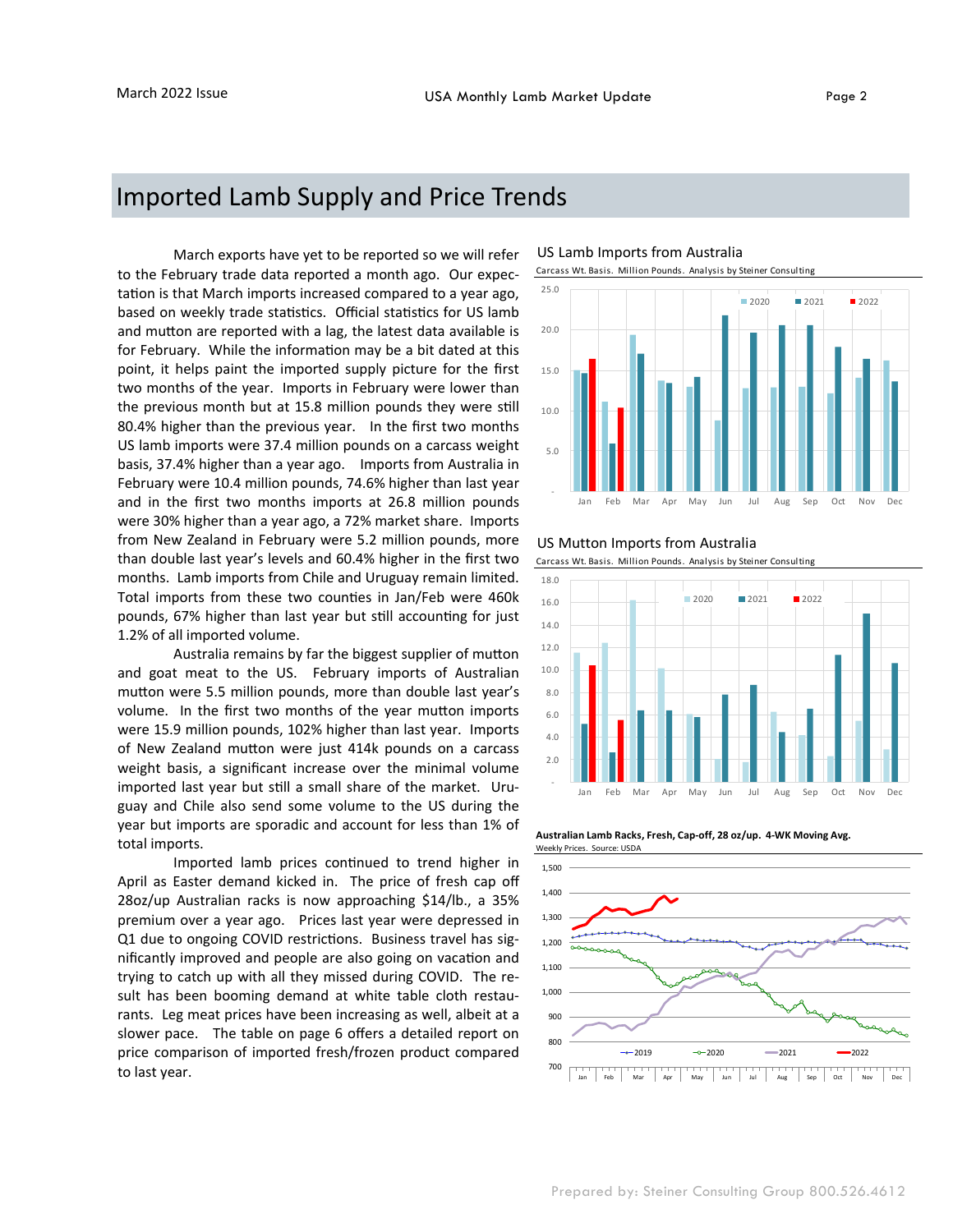#### **US Domestic Lamb Cut and Primal Values**

Weekly Prices from USDA. Wt. Average

|                  |                           | 4/23/2021 | 4/15/2022 | 4/22/2022 | w/w      | y/y    |
|------------------|---------------------------|-----------|-----------|-----------|----------|--------|
|                  |                           | US\$/cwt  | US\$/cwt  | US\$/cwt  | % ch.    | % ch.  |
|                  |                           |           |           |           |          |        |
| Foresaddle       | 204 Rack, 8-Rib, Medium   | 983.7     | 1362.0    | 1328.1    | $-2.5%$  | 35.0%  |
|                  | 209 Breast                | 288.0     | 411.5     | 331.1     | $-19.5%$ | 15.0%  |
|                  | 207 Shoulders, Square Cut | 364.5     | 452.1     | 442.8     | $-2.1%$  | 21.5%  |
|                  | 210 Foreshank             | 480.0     | 657.9     | 613.3     | $-6.8%$  | 27.8%  |
|                  | Neck **                   | 164.7     | 336.9     | 367.0     | 8.9%     | 122.9% |
| Foresaddle Value |                           | 490.8     | 661.2     | 635.6     | $-3.9%$  | 29.5%  |
| Hindsaddle       | 232 Loin, Trimmed, 4x4    | 725.6     | 886.0     | 854.6     | $-3.5%$  | 17.8%  |
|                  | 232E Flank, Untrimmed     | 214.3     | 284.3     | 227.1     | $-20.1%$ | 6.0%   |
|                  | 233A Leg, Trotter Off     | 460.8     | 577.7     | 587.8     | 1.7%     | 27.5%  |
| Hindsaddle Value |                           | 493.0     | 619.4     | 635.5     | 2.6%     | 28.9%  |
| Carcass Value    |                           | 491.9     | 640.9     | 635.6     | $-0.8%$  | 29.2%  |
|                  |                           |           |           |           |          |        |

\*\* Includes fresh and frozen product. Week to week prices tend to change significantly

## Hindsaddle, Foresaddle and Total Lamb Cutout Value



Source: USDA Mandatory Price Reporting System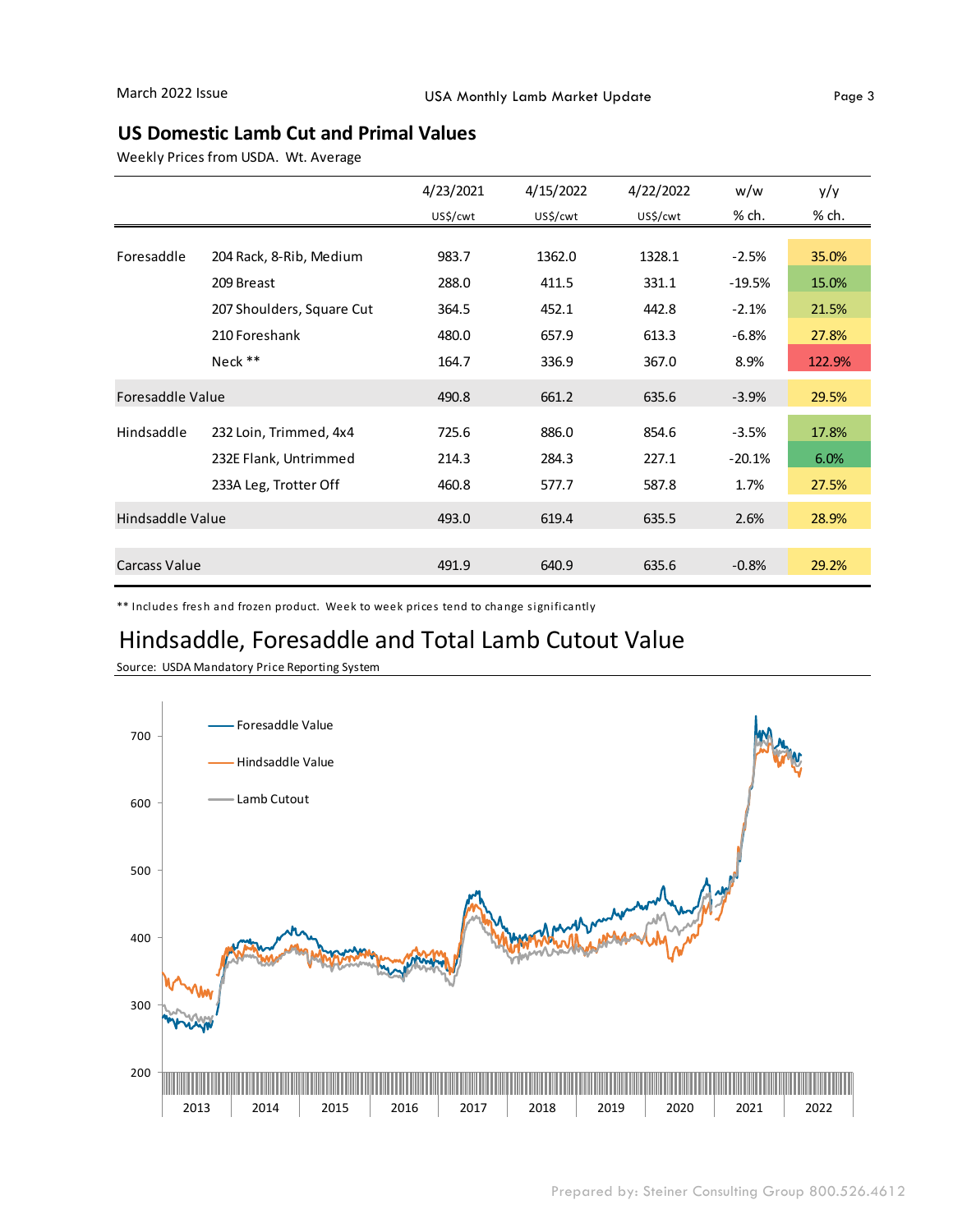#### **Domestic Lamb Cutout Value, USA**

Source: Agricultural Marketin Service, USDA. \$ per 100 lb. Dressed Carcass

|     | 2017   | 2018   | 2019   | 2020   | 2021   | 2022   | 5-Yr Avg. | % ch. vs.<br>Yr Ago | % ch. vs.<br>5-Yr Avg. |
|-----|--------|--------|--------|--------|--------|--------|-----------|---------------------|------------------------|
|     |        |        |        |        |        |        |           |                     |                        |
| Jan | 348.34 | 368.85 | 383.43 | 417.78 | 447.93 | 674.75 | 393.26    | 50.6%               | 71.6%                  |
| Feb | 338.77 | 370.47 | 386.61 | 423.08 | 459.01 | 666.76 | 395.59    | 45.3%               | 68.5%                  |
| Mar | 332.97 | 369.88 | 382.21 | 429.97 | 472.79 | 656.04 | 397.57    | 38.8%               | 65.0%                  |
| Apr | 355.50 | 373.25 | 380.42 | 430.76 | 489.76 |        | 405.94    |                     |                        |
| May | 400.16 | 377.43 | 389.48 | 417.20 | 531.44 |        | 423.14    |                     |                        |
| Jun | 425.44 | 382.01 | 391.81 | 412.29 | 575.84 |        | 437.48    |                     |                        |
| Jul | 428.96 | 381.66 | 397.03 | 412.33 | 625.93 |        | 449.18    |                     |                        |
| Aug | 421.48 | 375.87 | 393.39 | 417.76 | 691.20 |        | 459.94    |                     |                        |
| Sep | 414.16 | 378.23 | 396.62 | 423.22 | 689.51 |        | 460.35    |                     |                        |
| Oct | 395.31 | 379.26 | 398.15 | 439.53 | 693.44 |        | 461.14    |                     |                        |
| Nov | 386.74 | 379.39 | 407.49 | 461.31 | 676.35 |        | 462.26    |                     |                        |
| Dec | 388.59 | 383.36 | 397.78 | 450.78 | 674.88 |        | 459.08    |                     |                        |

Note: Monthly Cutout Value Calculated Using Weekly Data

### **USA Domestic Lamb Cutout Value**

Monthly Avg. Price; Source: USDA

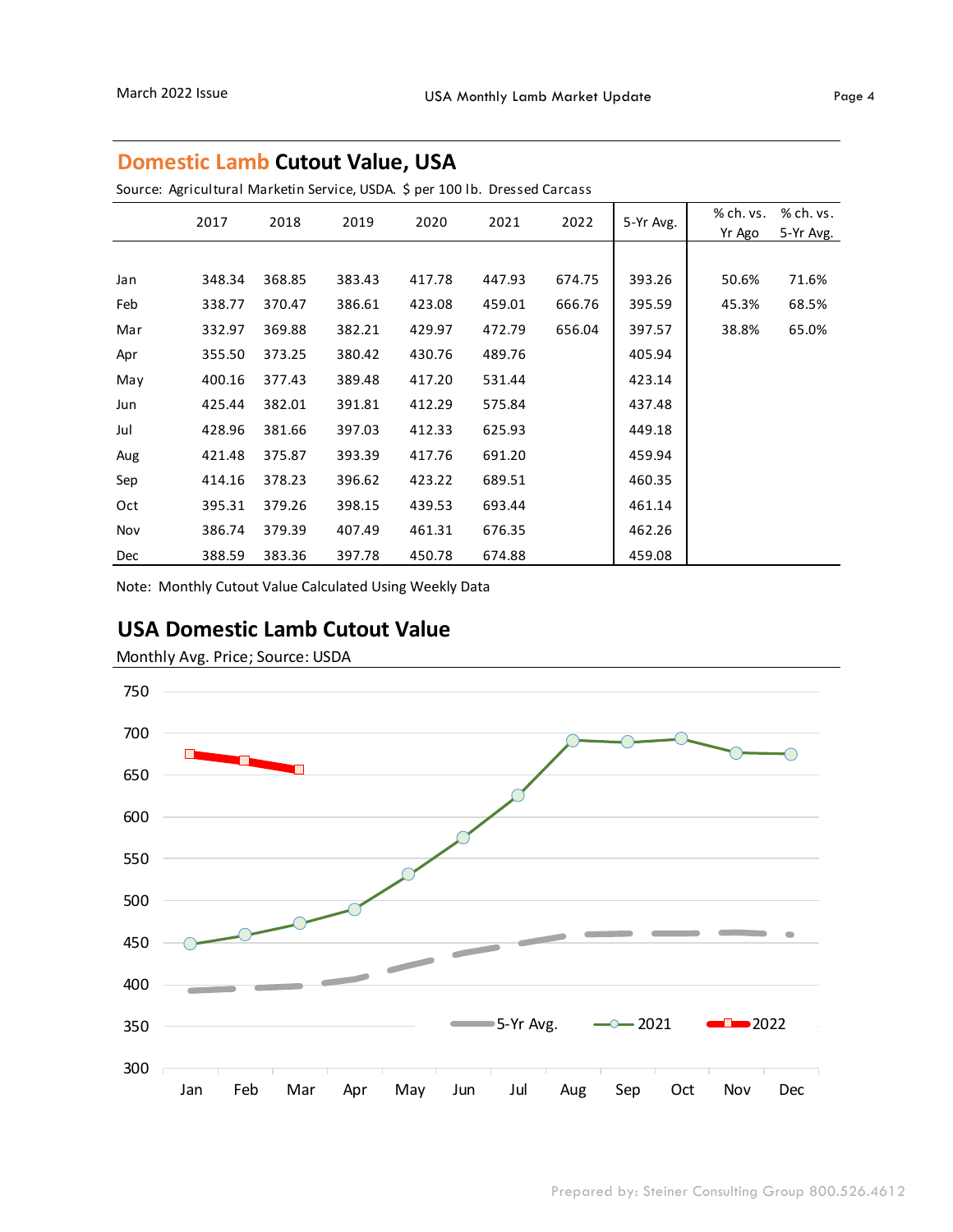| Monthly Average Prices, 100-150 lb. Wooled and Shorn, Choice & Prime 2-3. \$ per 100 lb. |       |       |       |       |       |       |            |         |                                  |
|------------------------------------------------------------------------------------------|-------|-------|-------|-------|-------|-------|------------|---------|----------------------------------|
|                                                                                          | 2017  | 2018  | 2019  | 2020  | 2021  | 2022  | 5-Yr. Avg. | Yr Ago. | % ch. vs. % ch. vs.<br>5-Yr Avg. |
|                                                                                          |       |       |       |       |       |       |            |         |                                  |
| Jan                                                                                      | 141.7 | 142.1 | 135.8 | 157.2 | 164.9 | 237.0 | 163.1      | 43.7%   | 45.3%                            |
| Feb                                                                                      | 144.6 | 154.1 | 142.6 | 170.6 | 167.4 | 220.6 | 166.6      | 31.8%   | 32.4%                            |
| Mar                                                                                      | 158.1 | 153.6 | 150.4 | 161.9 | 184.0 | 207.9 | 169.3      | 13.0%   | 22.8%                            |
| Apr                                                                                      | 177.9 | 156.0 | 162.2 | 107.8 | 192.0 |       | 159.2      |         |                                  |
| May                                                                                      | 209.9 | 161.6 | 165.4 | 127.5 | 223.3 |       | 177.5      |         |                                  |
| Jun                                                                                      | 200.6 | 166.6 | 157.4 | 133.0 | 261.5 |       | 183.8      |         |                                  |
| Jul                                                                                      | 177.7 | 146.3 | 152.0 | 134.7 | 277.2 |       | 177.6      |         |                                  |
| Aug                                                                                      | 156.3 | 132.4 | 151.5 | 119.8 | 254.2 |       | 162.8      |         |                                  |
| Sep                                                                                      | 144.0 | 129.3 | 147.9 | 133.3 | 242.9 |       | 159.5      |         |                                  |
| Oct                                                                                      | 134.3 | 130.4 | 148.4 | 165.3 | 231.6 |       | 162.0      |         |                                  |
| Nov                                                                                      | 131.4 | 129.1 | 150.3 | 165.7 | 227.1 |       | 160.7      |         |                                  |
| Dec                                                                                      | 126.8 | 133.0 | 151.7 | 156.5 | 228.0 |       | 159.2      |         |                                  |

#### **Slaughter Lamb Price, Sioux Falls, SD Basis**

Monthly Average Prices, 100-150 lb. Wooled and Shorn, Choice & Prime 2-3 . \$ per 100 lb.

*Source: USDA*

### **Slaughter Lamb Price, Sioux Falls, SD Basis**

Monthly Average Prices, 100-150 lb. Wooled and Shorn, Choice & Prime 2-3 . \$ per 100 lb.

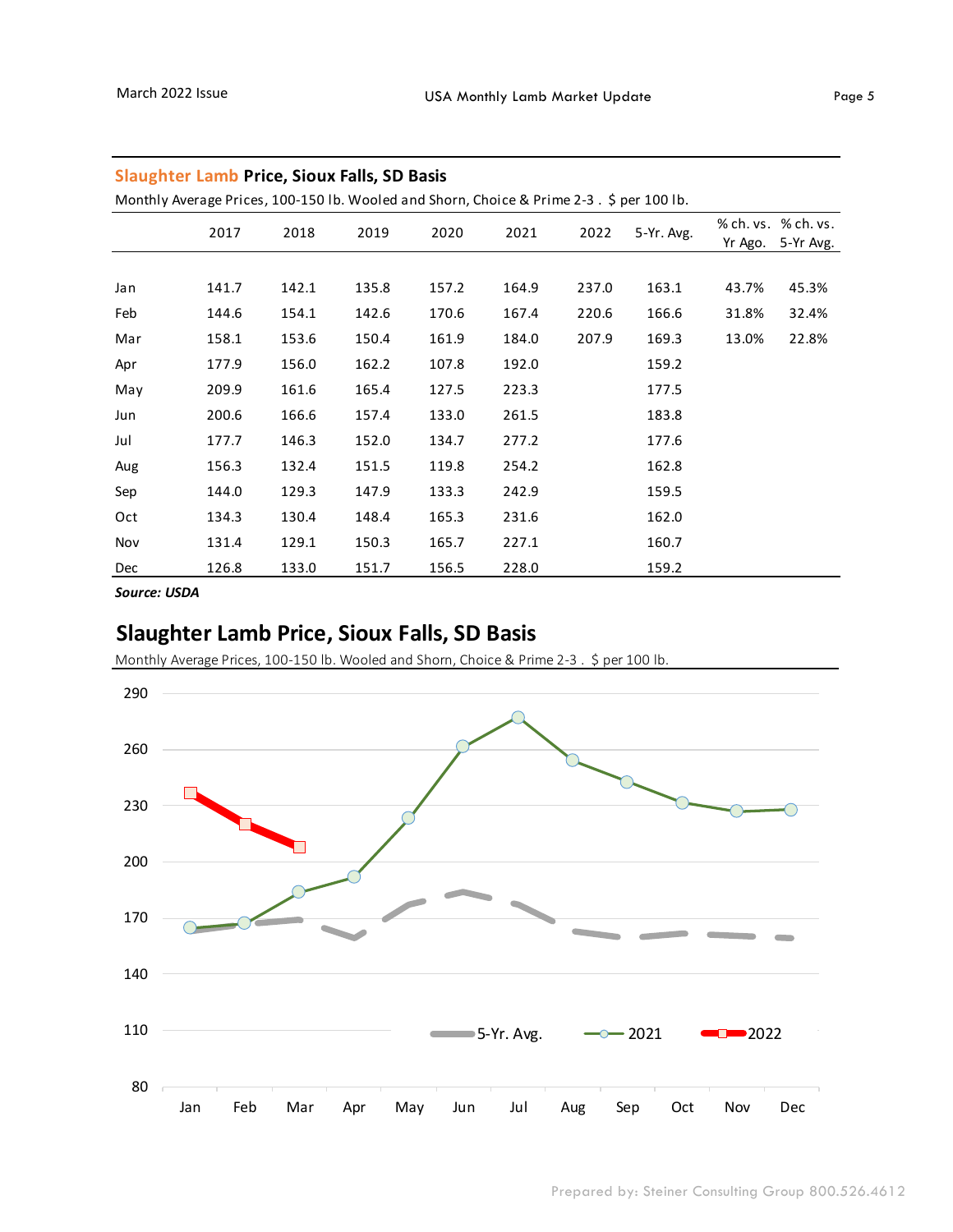#### Imported Lamb Price Summary

Source: USDA Agricultural Marketing Service, Mandatory Price Reporting

|                                 | 2021       |    | 2021                |     | 2021          |                                |                                |      |              | % ch. vs. | % ch. vs. |
|---------------------------------|------------|----|---------------------|-----|---------------|--------------------------------|--------------------------------|------|--------------|-----------|-----------|
|                                 | Volume     |    | Wt. Avg. \$         |     | Implied Value | Apr 26, 2021                   | Apr 18, 2022                   |      | Apr 25, 2022 | wk Ago    | Year Ago  |
| Fresh/Chilled                   |            |    |                     |     |               |                                |                                |      |              |           |           |
|                                 | Pounds     |    | \$/lb.              |     | Total \$      |                                |                                |      |              |           |           |
| AUS Shortloin, 1-Rib, 0x0       | 13,962,244 | \$ | $6.31 \;$ \$        |     | 88,085,868    | \$<br>$6.15\frac{2}{3}$        | $6.81 \;$ \$                   |      | 6.76         | $-0.7%$   | 9.9%      |
| AUS Leg, bnls                   | 9,311,926  | \$ | 5.15                | \$  | 47,930,193    | \$<br>4.78                     | 6.43<br>- \$                   | -\$  | 6.85         | 6.4%      | 43.4%     |
| AUS Shoulder, Square-cut        | 8,390,396  | \$ | 3.77 \$             |     | 31,654,554    | \$<br>3.71 \$                  | 4.06 \$                        |      | 4.10         | 1.0%      | 10.6%     |
| AUS Rack, FR, Cap-off, 28 oz/up | 3,288,486  | \$ | 10.82               | -\$ | 35,573,173    | \$<br>$10.12 \div$             | $12.92 \div$                   |      | 13.71        | 6.1%      | 35.5%     |
| AUS Shortloin, 1-Rib, 1x1       | 1,679,858  | \$ | $6.34 \div$         |     | 10,656,752    | \$<br>5.68 \$                  | $6.81 \quad $$                 |      | 6.78         | $-0.5%$   | 19.3%     |
| AUS Rack, FR, Cap-off, 20-24 oz | 1,642,242  | \$ | $10.71 \pm$         |     | 17,587,647    | \$<br>9.45                     | - \$<br>13.98                  | - \$ | 14.79        | 5.8%      | 56.5%     |
| AUS Rack, FR, Cap-off, 24-28 oz | 1,414,319  | \$ | $11.23 \quad$ \$    |     | 15,886,757    | \$<br>$10.02 \quad$ \$         | $13.59 \quad$ \$               |      | 14.24        | 4.8%      | 42.1%     |
| AUS Leg, semi bnls              | 1,405,733  | \$ | 4.87                | -\$ | 6,849,434     | \$<br>4.90                     | -\$<br>5.45                    | -\$  | 5.35         | $-2.0%$   | 9.1%      |
| AUS Foreshank, VP               | 783,978    | \$ | 3.90 \$             |     | 3,055,891     | \$<br>4.07                     | - \$<br>4.40 \$                |      | 4.45         | 1.2%      | 9.4%      |
| AUS Leg, Long                   | 502,384    | \$ | $5.41 \quad$        |     | 2,715,595     | \$                             | \$<br>$6.61 \;$ \$             |      | 5.71         | $-13.5%$  |           |
| AUS Tenderloin                  | 7,797      | \$ | $13.21 \div$        |     | 103,004       | \$<br>÷,                       | \$<br>$13.96 \quad $$          |      | 13.96        | 0.0%      |           |
| AUS Shoulder, Square-cut, bnls  | 2,556      | \$ | $6.75$ \$           |     | 17,253        | \$<br>$\overline{\phantom{a}}$ | \$<br>$\overline{\phantom{a}}$ | \$   | $\sim$       |           |           |
| <b>Subtotal</b>                 | 42,381,566 | \$ | 6.00                | \$. | 254,224,379   | \$<br>5.68                     | - \$<br>$6.91 \quad $$         |      | 7.10         | 2.8%      | 24.9%     |
| Frozen                          |            |    |                     |     |               |                                |                                |      |              |           |           |
|                                 |            |    |                     |     |               |                                |                                |      |              |           |           |
| NZ Rack, FR, Cap-off, 16-20 oz  | 4,770,114  | \$ | $9.12 \div$         |     | 43,512,523    | \$<br>8.35                     | $13.50 \div$<br>\$             |      | 13.03        | $-3.5%$   | 56.0%     |
| AUS Foreshank, LP               | 4,658,742  | \$ | 3.13                | -\$ | 14,602,154    | \$<br>$2.89 \quad$ \$          | 3.82 \$                        |      | 3.97         | 3.7%      | 37.4%     |
| AUS Leg, Long                   | 3,680,271  | \$ | 4.75                | \$  | 17,488,437    | \$<br>4.53                     | 5.38<br>-\$                    | -\$  | 5.39         | 0.3%      | 19.1%     |
| AUS Leg, bnls                   | 2,669,822  | \$ | 5.09                | \$  | 13,576,504    | \$<br>5.10 \$                  | 5.47 \$                        |      | 5.65         | 3.2%      | 10.7%     |
| NZ Rack, FR, Cap-off, 12-16 oz  | 2,289,743  | \$ | 9.80                | \$  | 22,443,845    | \$<br>8.38                     | \$<br>$13.70 \pm 5$            |      | 12.29        | $-10.3%$  | 46.7%     |
| AUS Hindshank, LP               | 2,001,445  | \$ | 3.47                | -\$ | 6,954,649     | \$<br>$2.81 \pm$               | $3.71 \pm$                     |      | 4.04         | 8.9%      | 44.0%     |
| NZ Rack, FR, Cap-off, 20 oz/up  | 1,746,942  | \$ | 9.29                | \$  | 16,230,219    | \$<br>7.53 \$                  | 13.04                          | -\$  | 13.03        | $-0.1%$   | 73.0%     |
| AUS Shoulder, Square-cut, bnls  | 1,675,062  | \$ | 4.47\$              |     | 7,489,399     | \$                             | \$<br>÷,                       | \$   |              |           |           |
| AUS Shoulder, Square-cut        | 1,631,086  | \$ | $3.21 \pm$          |     | 5,236,241     | \$<br>3.44                     | \$<br>4.77                     | \$   | 3.88         | $-18.7%$  | 12.7%     |
| AUS Leg, bnls, shank-off        | 1,471,658  | \$ | 4.96 \$             |     | 7,293,698     | \$<br>4.54                     | - \$<br>4.92 \$                |      | 5.27         | 7.2%      | 16.1%     |
| AUS Rack, FR, Cap-off, 28 oz/up | 427,391    | \$ | 11.00               | \$  | 4,700,131     | \$<br>÷,                       | \$<br>÷,                       | \$   | 15.29        | n/a       |           |
| AUS Rack, FR, Cap-off, 24-28 oz | 367,383    | \$ | $10.18$ \$          |     | 3,740,577     | \$<br>$9.30 \pm$               | $13.09 \div$                   |      | 13.52        | 3.3%      | 45.5%     |
| AUS Rack, FR, Cap-off, 20-24 oz | 359,604    | Ş  | 9.84                | -\$ | 3,539,292     | \$<br>$8.43 \; \S$             | $12.80 \div$                   |      | 12.89        | 0.7%      | 52.9%     |
| AUS Rack, FR, Cap-off, 20 oz/dn | 67,595     | \$ | $8.88\frac{5}{7}$   |     | 600,517       | \$<br>$\overline{\phantom{a}}$ | $12.95$ \$<br>\$               |      | 13.15        | 1.5%      |           |
| NZ Rack, FR, Cap-off, 12 oz/dn  | 63,781     | \$ | $9.72 \div$         |     | 619,947       | \$<br>7.50                     | - \$<br>$14.80 \div$           |      | 13.88        | $-6.2%$   | 85.0%     |
| <b>AUS Tenderloin</b>           | 29,583     | \$ | $11.41 \; \text{S}$ |     | 337,643       | \$<br>$\frac{1}{2}$            | $10.27$ \$<br>\$               |      | 10.10        | $-1.6%$   |           |
| AUS Hindshank, VP               | 18,188     | \$ | 4.19 \$             |     | 76,182        | \$<br>÷,                       | 4.79 \$<br>\$                  |      | 4.79         | 0.0%      |           |
| <b>Subtotal</b>                 | 27,910,222 | \$ | $6.03 \quad$ \$     |     | 168, 365, 777 | \$<br>5.03 \$                  | $7.29$ \$                      |      | 7.37         | 1.1%      | 46.6%     |

Please note that the prices, volume and sales value reported above represents only subset of total US lamb imports. It only reflects the data reported through the Mandatory Price Reporting System. It is only for negotiated sales, no formula sales. Trade from smaller importers and traders is not included in the summary above. Data that does not meet the confidentiality guidelines also is not included in the above table.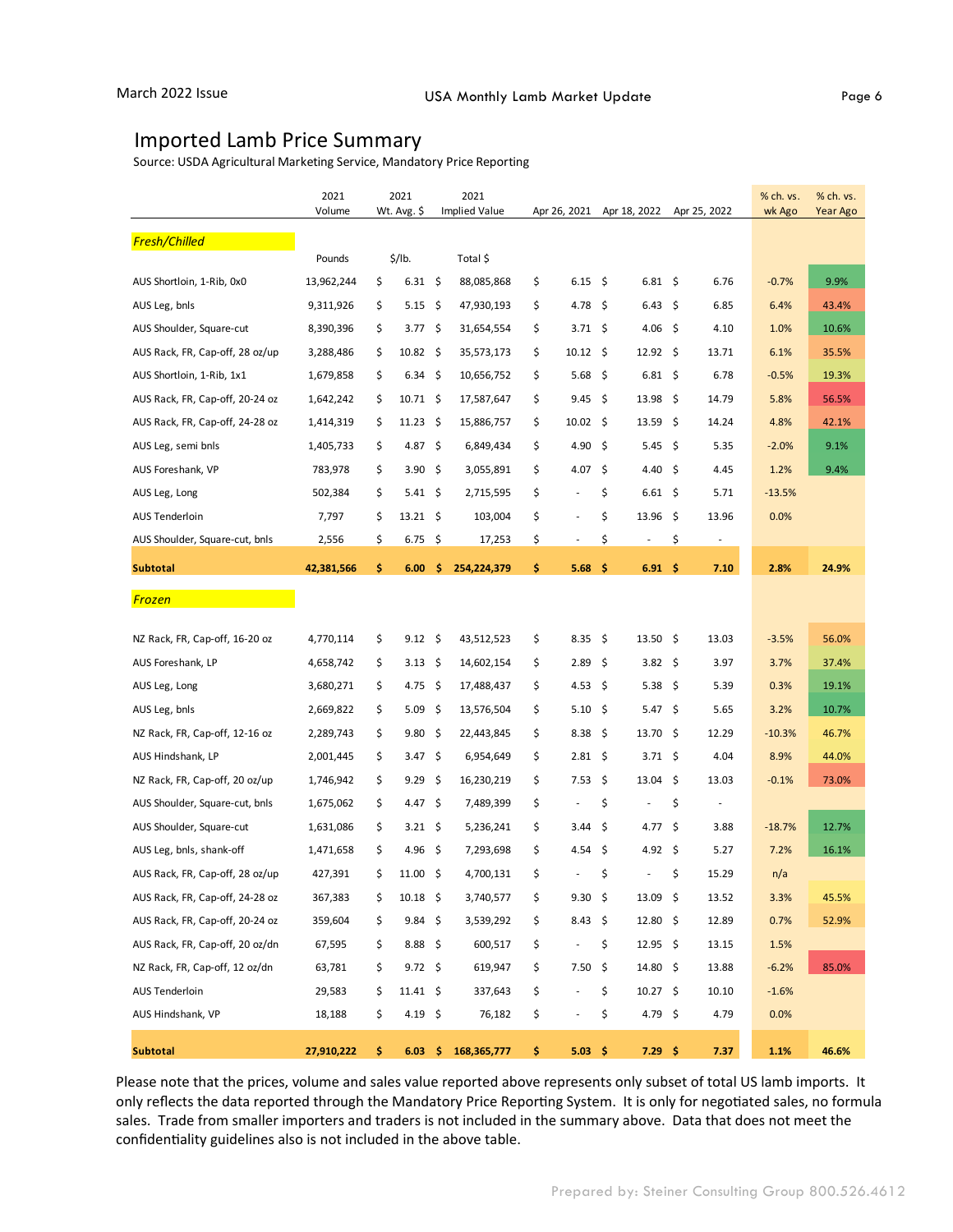|     | 2017  | 2018  | 2019  | 2020  | 2021  | 2022  | 5-Yr Avg. | % ch Yr<br>Ago | % ch<br>5-Yr Avg. |
|-----|-------|-------|-------|-------|-------|-------|-----------|----------------|-------------------|
|     |       |       |       |       |       |       |           |                |                   |
| Jan | 177.4 | 180.6 | 187.2 | 183.3 | 162.4 | 154.2 | 178.2     | $-5.0\%$       | $-13.5%$          |
| Feb | 159.4 | 164.3 | 168.7 | 163.8 | 163.9 | 143.4 | 164.0     | $-12.5%$       | $-12.6%$          |
| Mar | 196.3 | 201.5 | 190.4 | 187.7 | 214.7 | 187.3 | 198.1     | $-12.8%$       | $-5.5%$           |
| Apr | 179.7 | 181.5 | 235.7 | 181.2 | 223.5 |       | 200.3     |                |                   |
| May | 180.8 | 201.8 | 210.0 | 195.4 | 182.4 |       | 194.1     |                |                   |
| Jun | 187.7 | 180.6 | 175.4 | 193.2 | 189.8 |       | 185.3     |                |                   |
| Jul | 166.9 | 180.0 | 188.6 | 196.2 | 189.3 |       | 184.2     |                |                   |
| Aug | 194.6 | 205.4 | 202.9 | 178.0 | 178.4 |       | 191.9     |                |                   |
| Sep | 176.4 | 172.2 | 179.3 | 185.0 | 184.4 |       | 179.5     |                |                   |
| Oct | 183.5 | 199.9 | 206.0 | 182.5 | 188.5 |       | 192.1     |                |                   |
| Nov | 187.4 | 195.3 | 181.0 | 181.3 | 196.6 |       | 188.3     |                |                   |
| Dec | 188.1 | 201.8 | 196.5 | 197.8 | 189.5 |       | 194.7     |                |                   |

#### **Lamb & Sheep Slaughter. Monthly. '000 Head**

*Source: USDA*

#### **Lamb & Sheep Slaughter. Monthly. '000 Head**

Monthly Data. Source: USDA

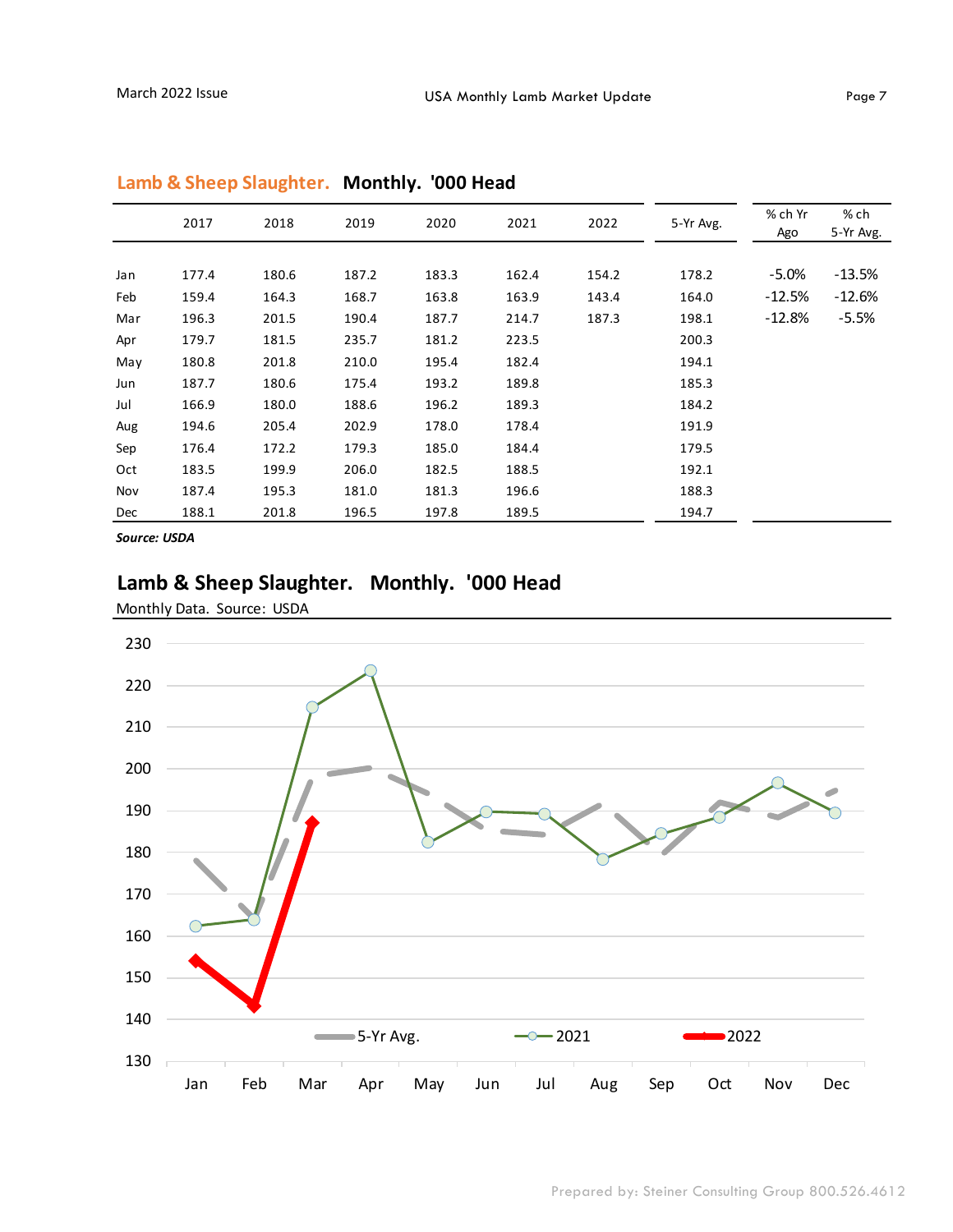| 2017  | 2018  | 2019  | 2020  | 2021  | 2022  | 5-Yr Avg. | % ch Yr<br>Ago | % ch<br>5-Yr Avg. |
|-------|-------|-------|-------|-------|-------|-----------|----------------|-------------------|
|       |       |       |       |       |       |           |                |                   |
| 71.00 | 73.00 | 69.00 | 67.00 | 67.00 | 66.00 | 68.83     | $-1.5%$        | $-4.1%$           |
| 72.00 | 74.00 | 69.00 | 68.00 | 68.00 | 67.00 | 69.67     | $-1.5%$        | $-3.8%$           |
| 72.00 | 72.00 | 71.00 | 68.00 | 68.00 | 68.00 | 69.83     | $0.0\%$        | $-2.6%$           |
| 67.00 | 71.00 | 67.00 | 64.00 | 63.00 |       | 66.40     |                |                   |
| 67.00 | 70.00 | 66.00 | 68.00 | 63.00 |       | 66.80     |                |                   |
| 68.00 | 71.00 | 68.00 | 68.00 | 63.00 |       | 67.60     |                |                   |
| 68.00 | 70.00 | 66.00 | 65.00 | 60.00 |       | 65.80     |                |                   |
| 67.00 | 68.00 | 65.00 | 64.00 | 60.00 |       | 64.80     |                |                   |
| 66.00 | 69.00 | 63.00 | 61.00 | 60.00 |       | 63.80     |                |                   |
| 66.00 | 67.00 | 64.00 | 61.00 | 62.00 |       | 64.00     |                |                   |
| 68.00 | 68.00 | 64.00 | 61.00 | 64.00 |       | 65.00     |                |                   |
| 69.00 | 67.00 | 63.00 | 63.00 | 64.00 |       | 65.20     |                |                   |
|       |       |       |       |       |       |           |                |                   |

#### **Lamb and Yearling Dressed Weights. Monthly. Avg. Pounds per Carcass**

*Source: USDA*

#### **Lamb and Yearling Dressed Weights. Monthly. Avg. Pounds per Carcass**

Monthly Data. Source: USDA

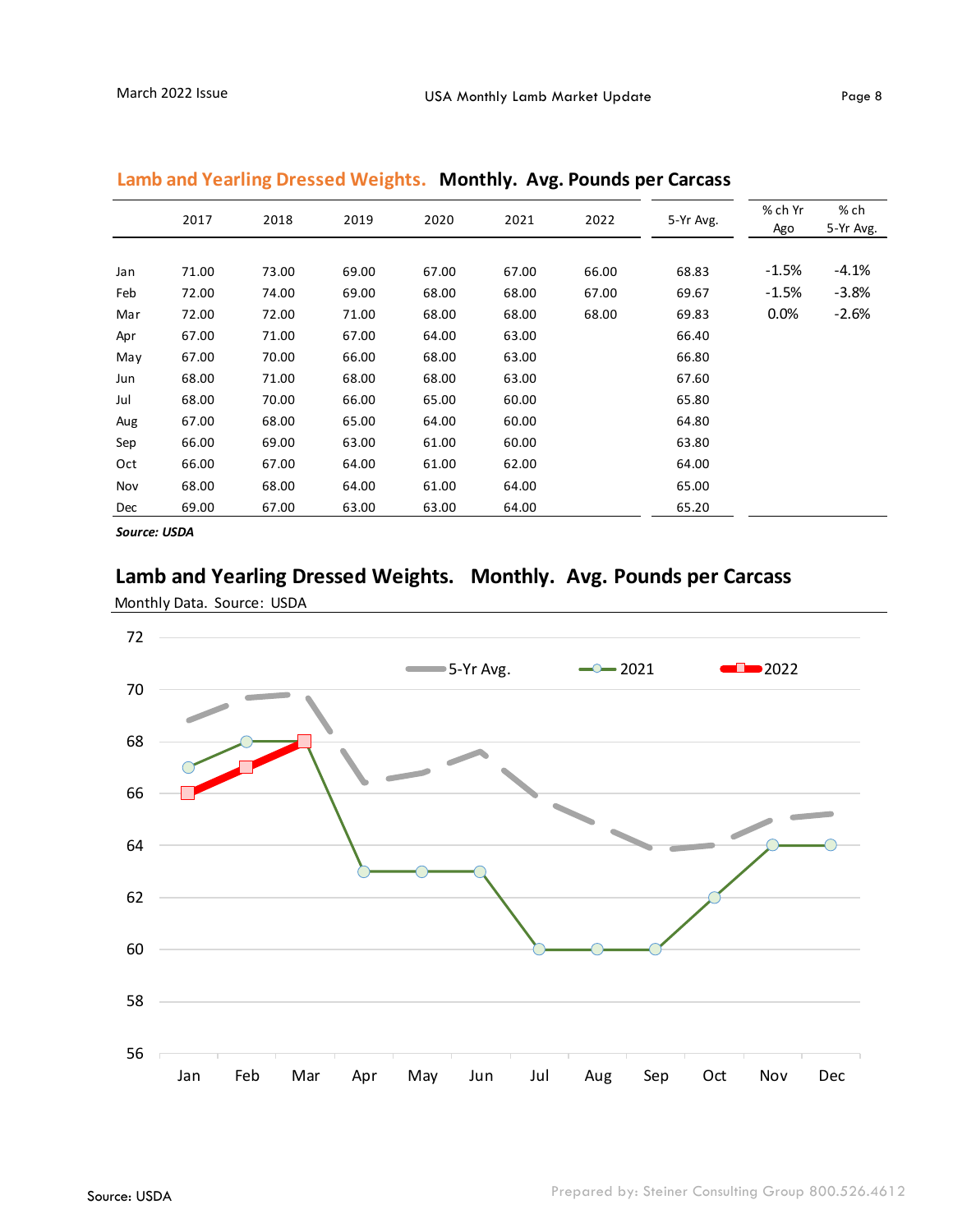|     | 2017 | 2018 | 2019 | 2020 | 2021 | 2022 | 5-Yr Avg. | % ch Yr<br>Ago | % ch<br>5-Yr Avg. |
|-----|------|------|------|------|------|------|-----------|----------------|-------------------|
|     |      |      |      |      |      |      |           |                |                   |
| Jan | 11.4 | 11.7 | 11.4 | 10.9 | 9.4  | 8.9  | 10.6      | $-5.3%$        | $-16.2%$          |
| Feb | 10.4 | 10.8 | 10.1 | 9.7  | 9.7  | 8.1  | 9.8       | $-16.5%$       | $-17.3%$          |
| Mar | 12.7 | 13.3 | 12.1 | 11.3 | 12.7 | 11.2 | 12.2      | $-11.8%$       | $-8.3%$           |
| Apr | 10.4 | 11.5 | 13.7 | 9.9  | 12.0 |      | 11.5      |                |                   |
| May | 10.5 | 12.5 | 12.1 | 11.3 | 9.6  |      | 11.2      |                |                   |
| Jun | 11.3 | 11.2 | 10.3 | 11.3 | 9.9  |      | 10.8      |                |                   |
| Jul | 9.9  | 11.0 | 10.7 | 10.6 | 9.2  |      | 10.3      |                |                   |
| Aug | 11.6 | 11.9 | 11.1 | 9.5  | 8.8  |      | 10.6      |                |                   |
| Sep | 10.1 | 10.1 | 9.7  | 9.4  | 9.2  |      | 9.7       |                |                   |
| Oct | 10.9 | 11.9 | 11.5 | 9.2  | 10.1 |      | 10.7      |                |                   |
| Nov | 11.4 | 11.8 | 10.2 | 9.3  | 10.9 |      | 10.7      |                |                   |
| Dec | 11.8 | 11.9 | 11.0 | 10.7 | 10.5 |      | 11.2      |                |                   |

|  | Lamb Yearling Production. Monthly. Carcass Wt. Basis. Million Lb. |
|--|-------------------------------------------------------------------|
|--|-------------------------------------------------------------------|

*Source: USDA*

### **Lamb Yearling Production. Monthly. Carcass Wt. Basis. Million Lb.**

Monthly Data. Source: USDA

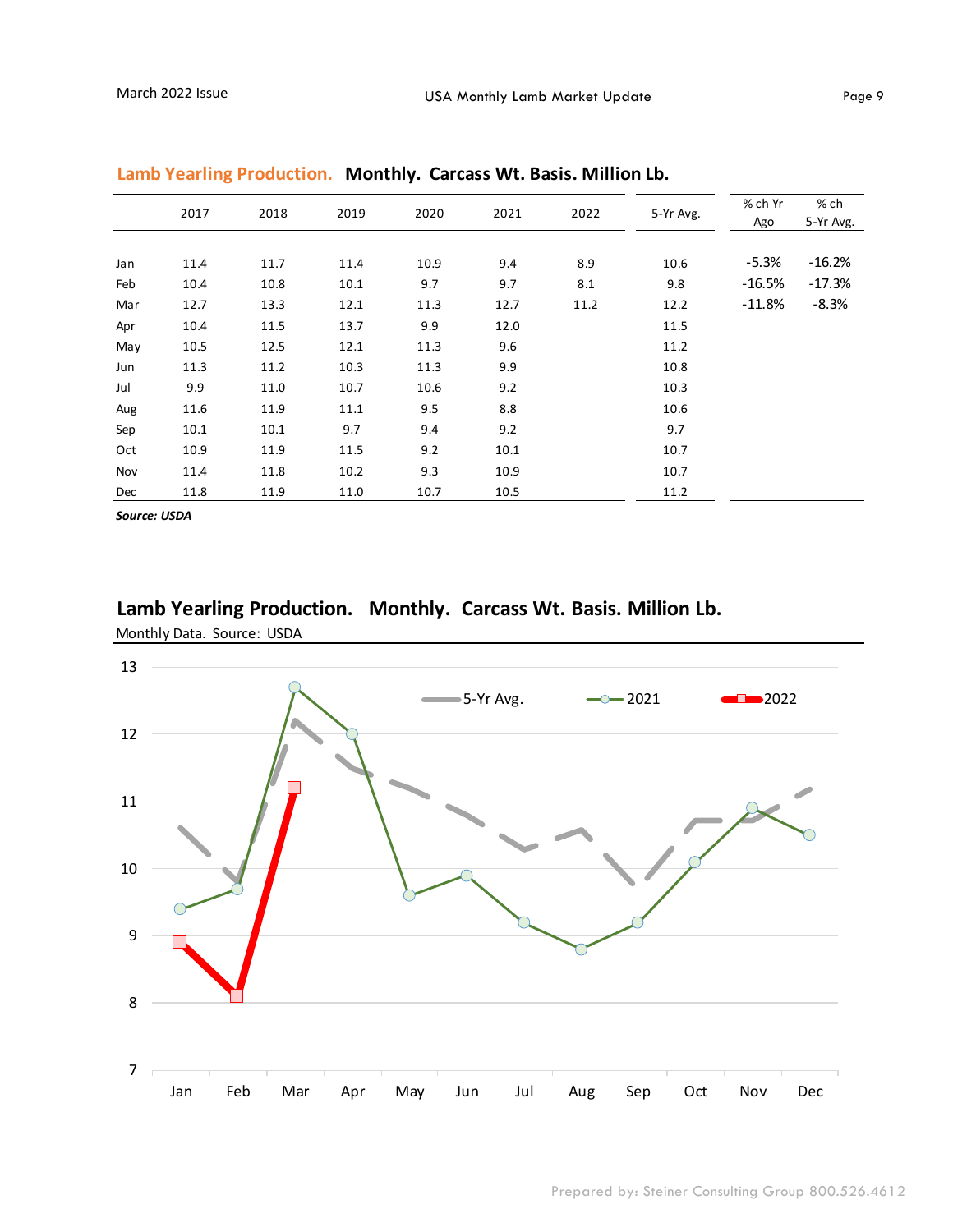

#### **Y/Y Ch. in Feb. 22 vs. Feb. 21 US Mutton, Goat, Lamb Imports**

#### **Quantity of US Imports of Fr/Frz Mutton, Goat, Lamb: World Total**

Source: USDA/FAS. Units: Metric Ton. Analysis by: Steiner Consulting (800.526.4612)

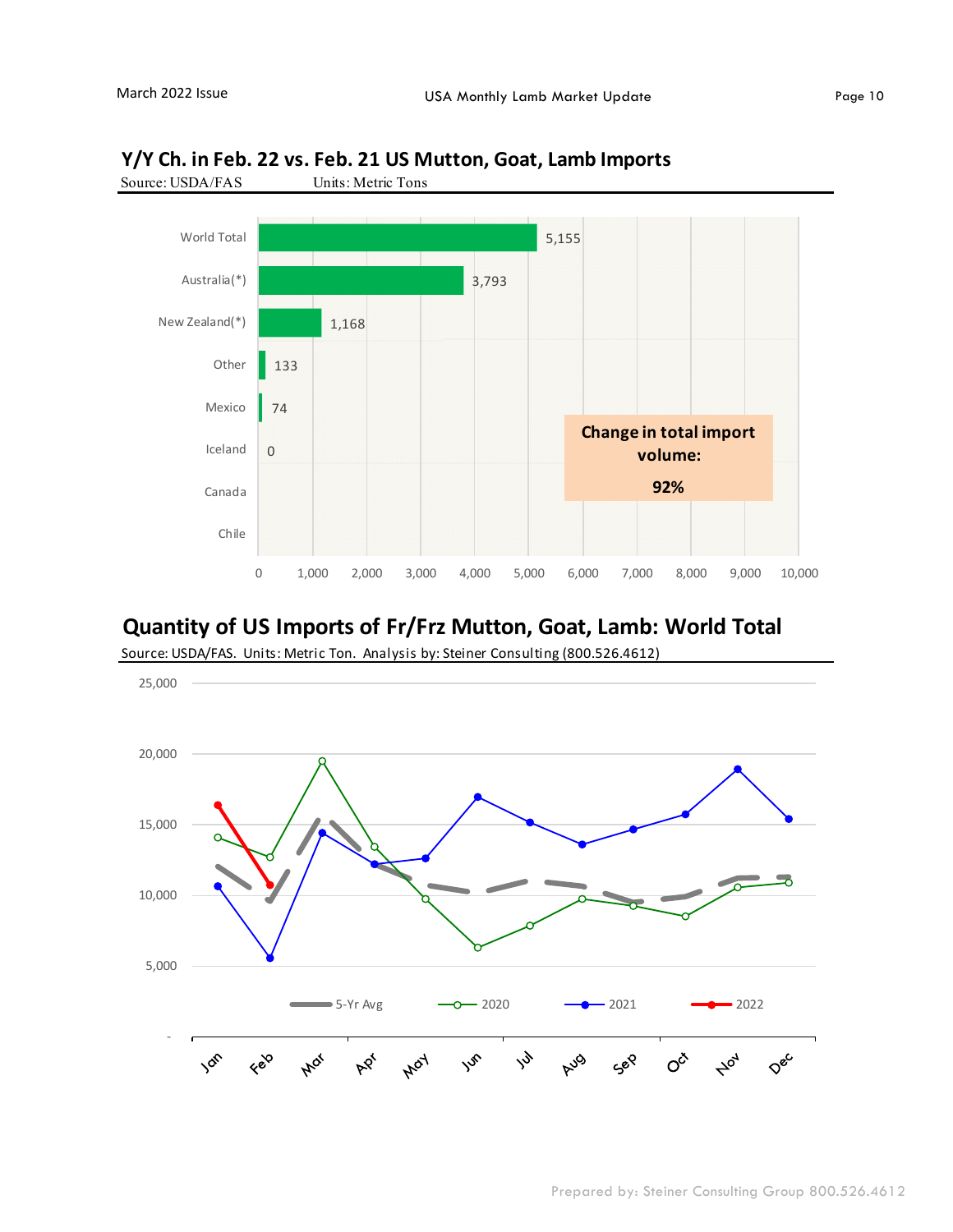

### **Y/Y Ch. in Feb. 22 vs. Feb 21 US Mutton, Goat, Lamb Import Value (\$)**

## **\$ Value of US Imports of Fr/Frz Mutton, Goat, Lamb: World Total**



Source: USDA/FAS. Units: US Dollars. Analysis by: Steiner Consulting (800.526.4612)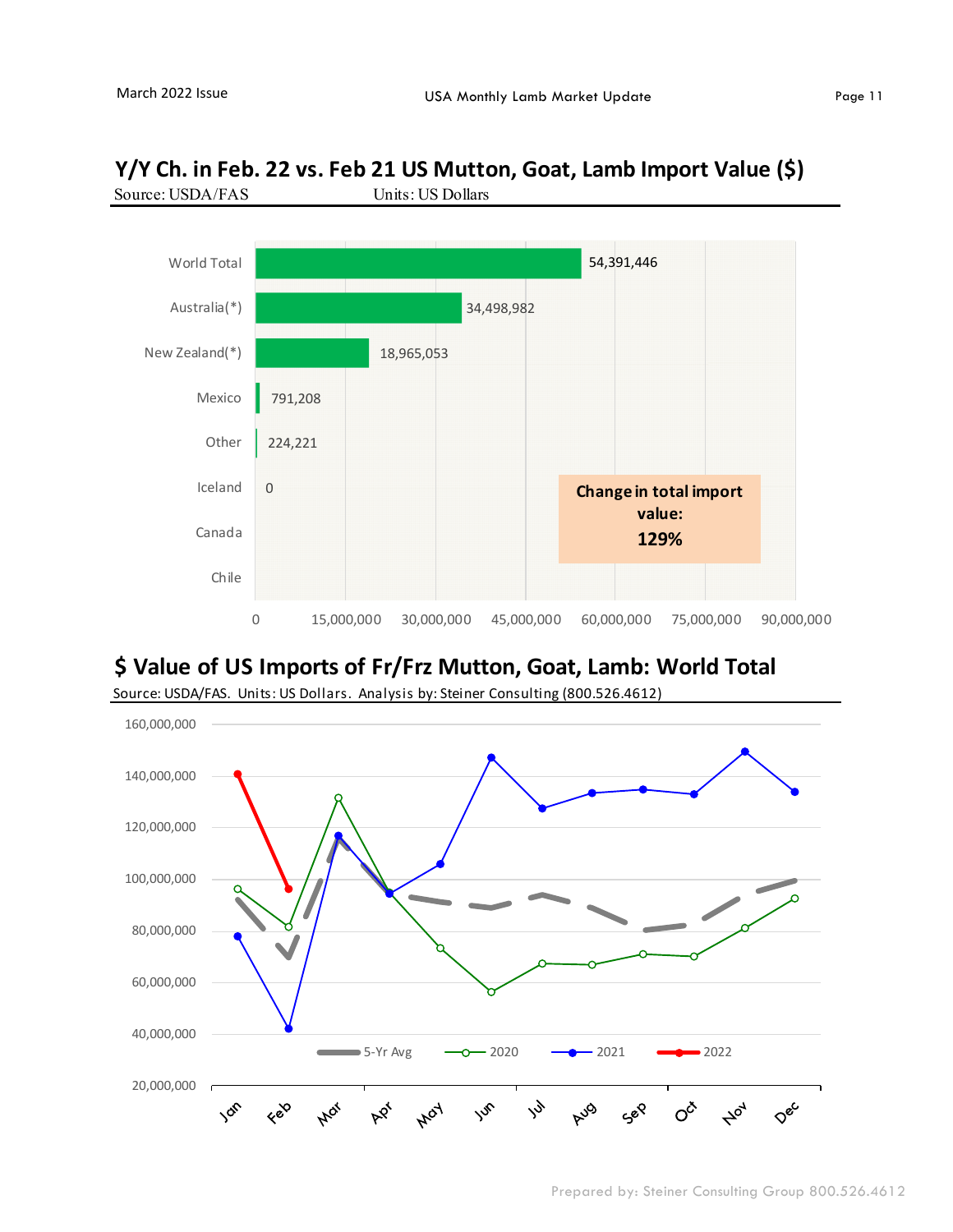#### **TOP US LAMB IMPORT MARKETS IN 2022 TOP US LAMB IMPORT MARKETS IN 2021**

Total Volume and Country Shares for Period Jan - Feb 2022, MT Total Volume and Country Shares for Period Jan - Feb 2021, MT



**Quantity of US Imports of Fr/Frz Mutton, Goat, Lamb: Australia(\*)** Source: USDA/FAS. Units: Metric Ton. Analysis by: Steiner Consulting (800.526.4612)



**\$ Value of US Imports of Fr/Frz Mutton, Goat, Lamb: Australia(\*)** Source: USDA/FAS. Units: US Dollars. Analysis by: Steiner Consulting (800.526.4612)





**Quantity of US Imports of Fr/Frz Mutton, Goat, Lamb: New Zealand(\*)** Source: USDA/FAS. Units: Metric Ton. Analysis by: Steiner Consulting (800.526.4612)



**\$ Value of US Imports of Fr/Frz Mutton, Goat, Lamb: New Zealand(\*)** Source: USDA/FAS. Units: US Dollars. Analysis by: Steiner Consulting (800.526.4612)

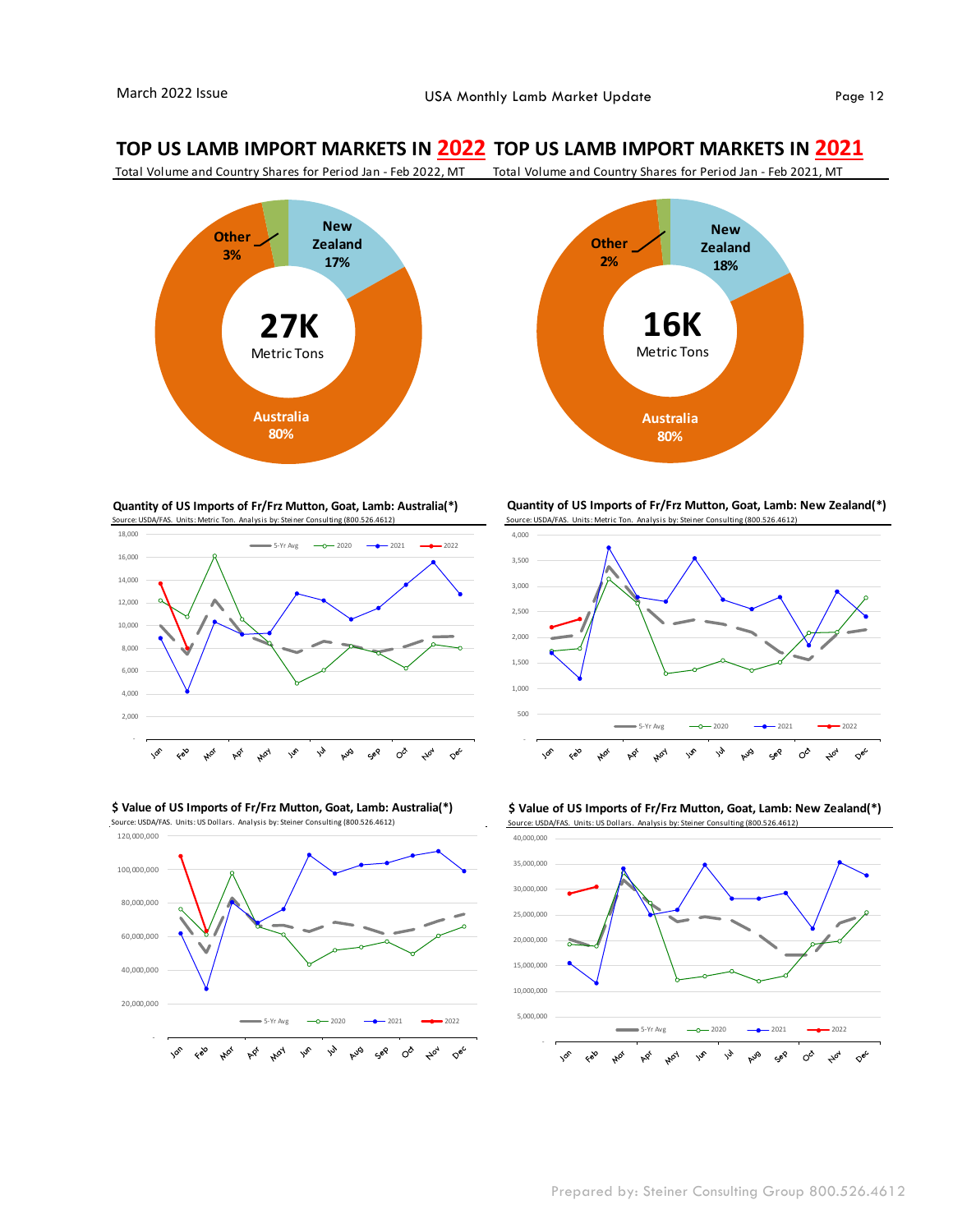0

10,000

20,000

30,000

40,000

50,000

60,000



**1990: 11,358**

**2012: 5,375**

**2022, 5,065** 

Lamb and Sheep Inventory According to the 2017 Census of Agriculture Source: USDA-NASS

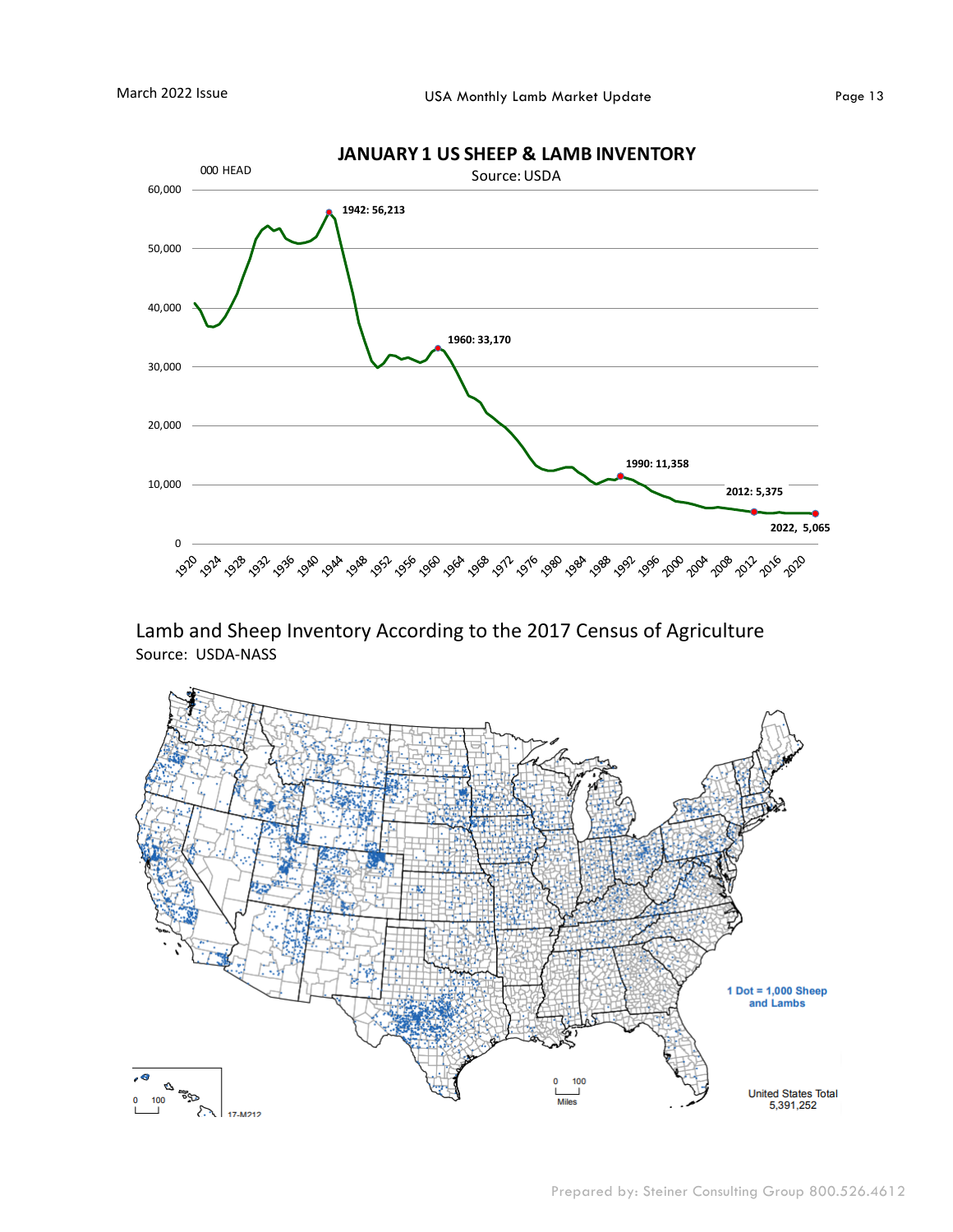#### January 1, 2022 Sheep and Lambs **JSDA** (1,000) Head and Percent Change from Previous Year È  $\frac{50}{NC}$  $190 - 5.0$  $-15.1$  $\frac{145}{-6.5}$  $\frac{112}{-0.9}$ 230<br>NC  $\frac{82}{4.7}$  $235 - 4.1$  $\frac{80}{1.3}$  $330 - 2.9$ 87<br>NC 160<br>NC  $\frac{96}{1.0}$ New England  $^{73}_{-1.4}$  $60$ <br> $1.7$  $58$ 127<br>0.8  $\frac{60}{NC}$  $270 - 5.3$  $53$ <br>NC  $\frac{575}{3.6}$  $430 - 3.4$  $\frac{32}{6.7}$  $^{72}_{7.}$  $\frac{65}{7.1}$  $\frac{97}{-3.0}$  $\frac{59}{1.7}$ **Other States** юÅ  $\frac{29}{3.6}$ 戈 155  $\frac{49}{75}$  $\frac{100}{-9.1}$  $\frac{52}{2.0}$  $^{90}_{5.9}$ United States<br>5,065&<br>-2.0  $\frac{700}{-4.1}$ 25 Up 5.1-9.9<br>Up 0.1-5.0<br>No Change<br>Down 0.1-5.0 国内国 Down 5.1-9.9  $Down>=10.0$  $NC = No Change$ <br> $# = Record High$ <br> $& = Record Low$

The map was created and distributed by the US Department of Agriculture, National Agricultural Statistics Service